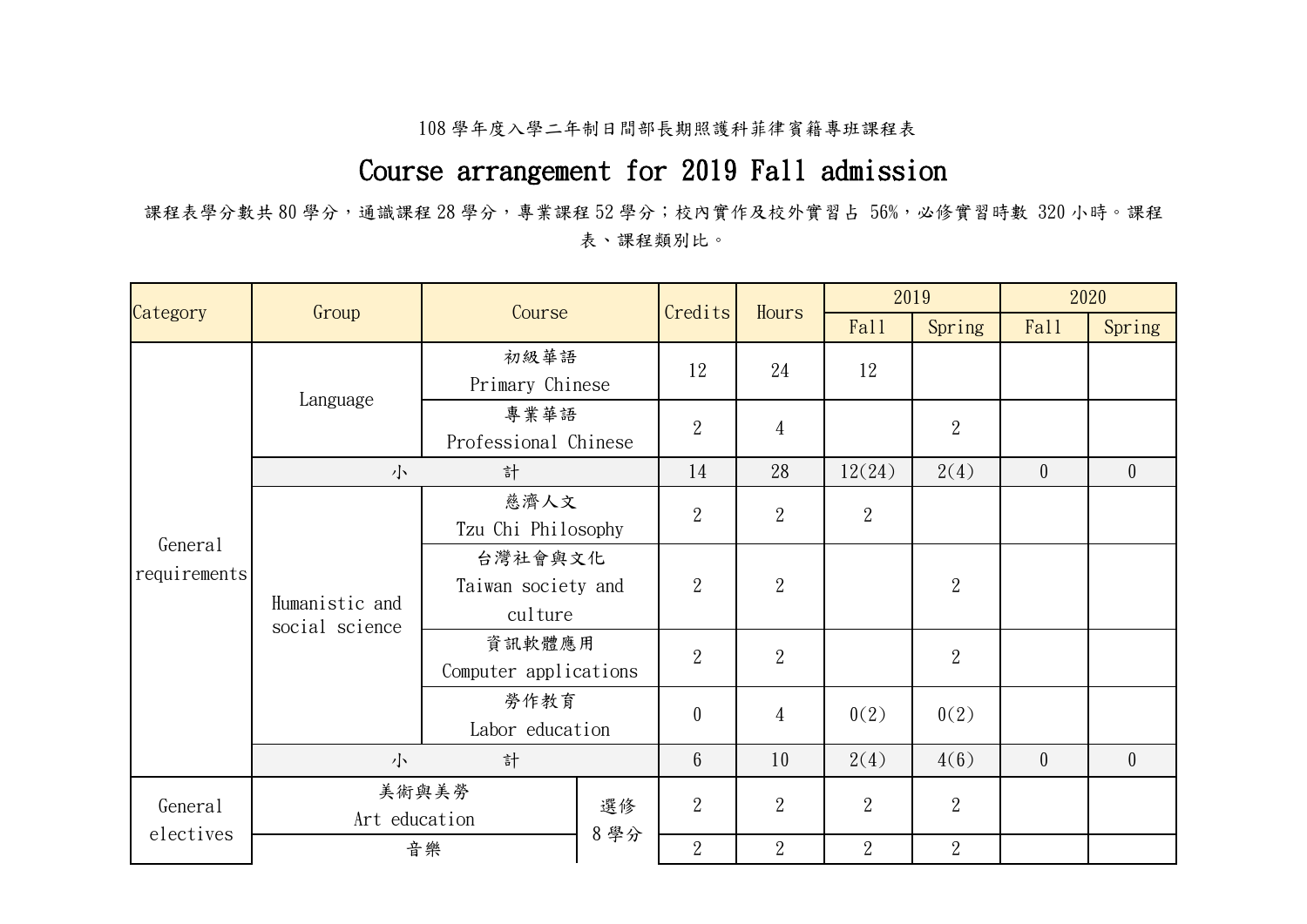|              | Music education                         |                                                      |                                    |                |                  |                |                  |                |                |
|--------------|-----------------------------------------|------------------------------------------------------|------------------------------------|----------------|------------------|----------------|------------------|----------------|----------------|
|              | 體育<br>Physical education                |                                                      |                                    | 4              | $\overline{4}$   | $\overline{2}$ | $\overline{2}$   |                |                |
|              | 小                                       | 計                                                    |                                    | 8              | 8                | 4(4)           | 4(4)             | $\overline{0}$ | $\overline{0}$ |
| Core         | professional<br>basic courses<br>專業基礎課程 | 高齡者社會心理學<br>Elderly social<br>psychology             |                                    | $\overline{2}$ | $\overline{2}$   |                | $\overline{2}$   |                |                |
|              |                                         | 台灣健康照護體系<br>Health system of Taiwan                  |                                    | $\overline{2}$ | $\overline{2}$   |                | $\overline{2}$   |                |                |
|              |                                         | 解剖生理學<br>Anatomy                                     |                                    | $\overline{2}$ | $\overline{2}$   |                | $\overline{2}$   |                |                |
|              |                                         | 高齡者疾病概論<br>Concept of elderly<br>diseases            |                                    | $\overline{2}$ | $\overline{2}$   |                | $\overline{2}$   |                |                |
|              |                                         | 溝通與跨文化照護<br>Communication and cross<br>cultural care |                                    | $\overline{2}$ | $\overline{2}$   |                | $\boldsymbol{2}$ |                |                |
| Requirements |                                         | 用藥安全<br>Safety of drugs use                          |                                    | $\overline{2}$ | $\overline{2}$   |                | $\overline{2}$   |                |                |
|              |                                         |                                                      | 長期照護倫理<br>Ethics of long term care |                | $\overline{2}$   |                |                  | $\overline{2}$ |                |
|              | 計<br>小                                  |                                                      |                                    | 14             | 14               | $\overline{0}$ | 12(12)           | 2(2)           | $\overline{0}$ |
|              | Professional core<br>courses<br>專業核心課程  | 長期照護概論<br>Concepts of long-term<br>care              |                                    | $\overline{2}$ | $\boldsymbol{2}$ |                | $\overline{2}$   |                |                |
|              |                                         | 高齡者基本照護與實作<br>Skills of elderly care                 |                                    | $\overline{4}$ | 8                |                |                  | $\overline{4}$ |                |
|              |                                         | 簡易急救與傷害處理實作                                          | $\overline{2}$                     | $\overline{2}$ |                  |                | $\overline{2}$   |                |                |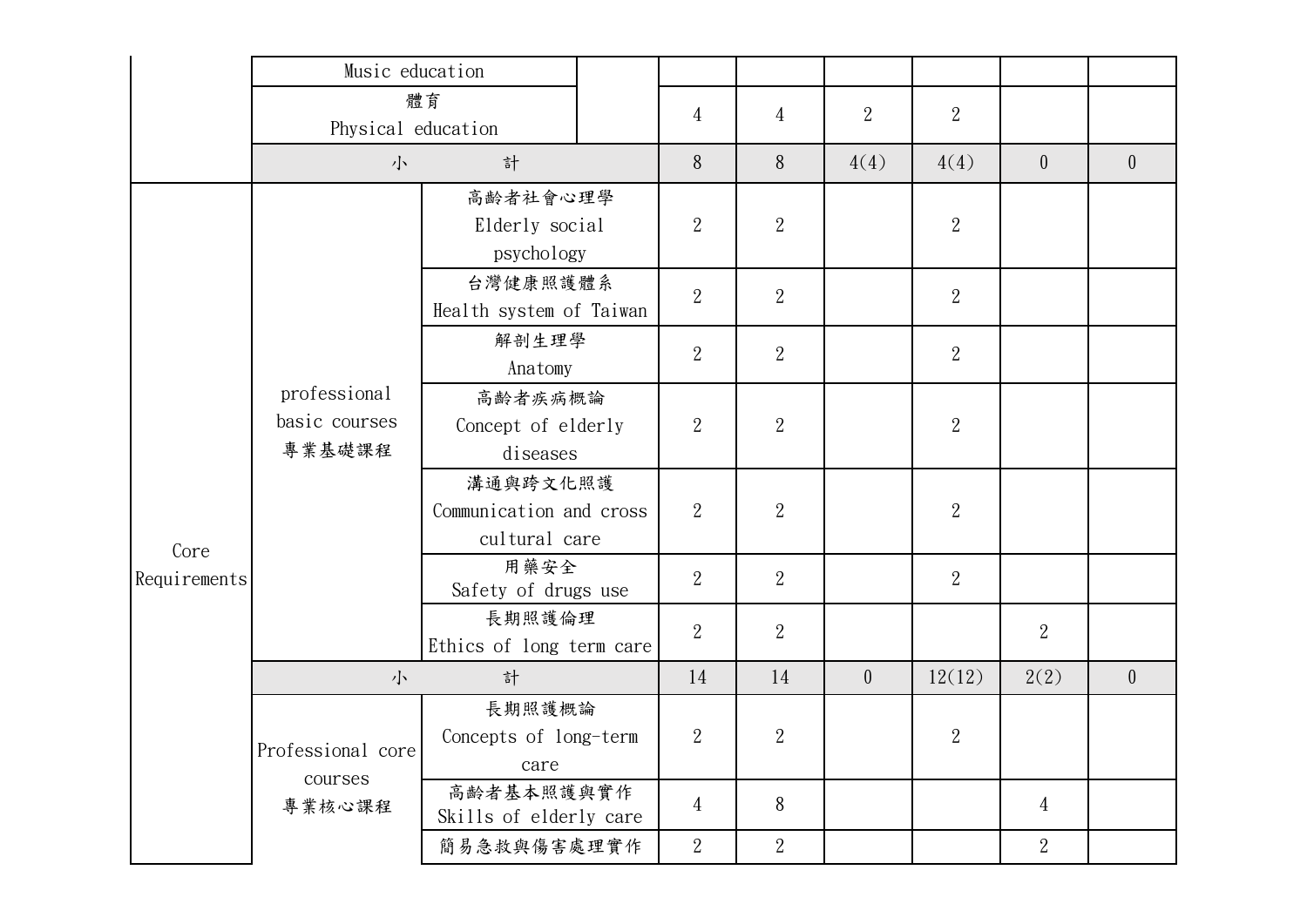|                   | Basic emergency aids                                            |                                                                     |                |                  |                 |          |      |                |                |
|-------------------|-----------------------------------------------------------------|---------------------------------------------------------------------|----------------|------------------|-----------------|----------|------|----------------|----------------|
|                   | 復健與輔具應用實作<br>Rehabilitation                                     |                                                                     |                | $\overline{2}$   | $\overline{2}$  |          |      | $\overline{2}$ |                |
|                   |                                                                 | 失智症照護概論<br>Concepts of dementia<br>care<br>居家照護<br>Home health care |                | $\overline{2}$   | $\overline{2}$  |          |      | $\overline{2}$ |                |
|                   |                                                                 |                                                                     |                | $\overline{2}$   | $\overline{2}$  |          |      | $\overline{2}$ |                |
|                   | 基本照護實習<br>Clinical practicum of<br>basic care                   |                                                                     |                | 8                | 18              |          |      |                | 8              |
|                   | 小                                                               | 計                                                                   |                | 22               | 36              | $\theta$ | 2(2) | 12(16)         | 8(18)          |
|                   | 高齡者營養與實作<br>Nutrition for elderly                               |                                                                     |                | $\overline{2}$   | 2               |          |      | $\overline{2}$ |                |
|                   | 高齡者體適能實作<br>Physical fitness for elderly                        |                                                                     | 選修<br>16<br>學分 | $\mathbf{2}$     | $\overline{2}$  |          |      | $\overline{2}$ |                |
|                   | 高齡者生命關懷<br>Life caring for elderly                              |                                                                     |                | $\overline{2}$   | $\overline{2}$  |          |      | $\overline{2}$ |                |
| Core<br>electives | 高齡者活動帶領實作<br>Activities for elderly                             |                                                                     |                | $\overline{2}$   | $\overline{2}$  |          |      | $\overline{2}$ |                |
|                   | 情緒與壓力調適<br>Emotional and coping skills for<br>elderly           |                                                                     |                | $\overline{2}$   | $\overline{2}$  |          |      | $\overline{2}$ |                |
|                   | 輔助療法實作<br>Complementary and alternatives<br>therapy for elderly |                                                                     |                | $\boldsymbol{2}$ | $\overline{2}$  |          |      | $\overline{2}$ |                |
|                   | 機構照護實習                                                          |                                                                     |                | $\overline{4}$   | $9\phantom{.0}$ |          |      |                | $\overline{4}$ |